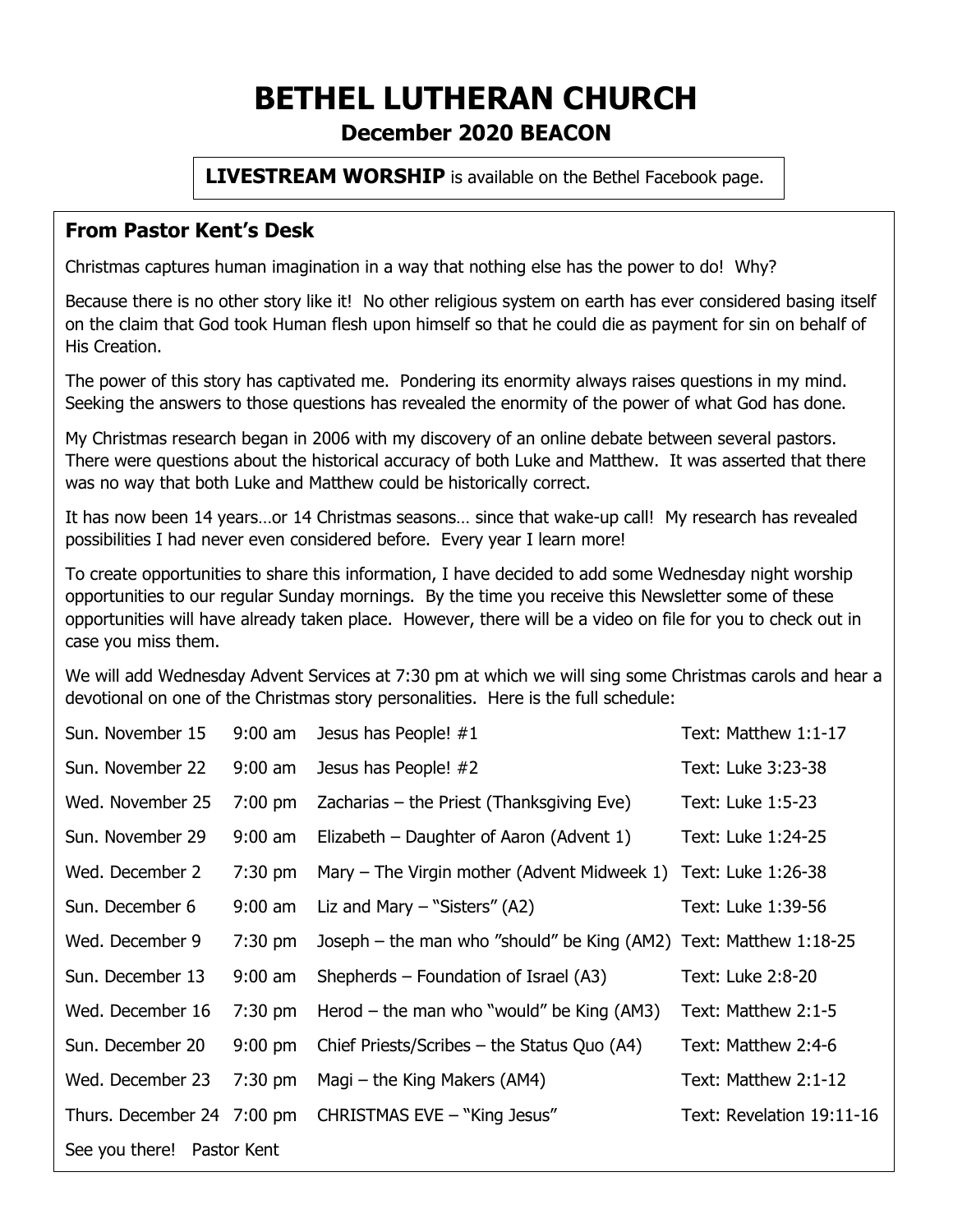## **November 8, 2020 Church Council Minutes**

(to be reviewed at the December Council meeting)

**Present**: Allen Redman, JoAnne Schwarz, Jeff Jacobson, Dale Krohn, Greg Carolus, Sherry Brouwer, Marilyn Ingalls, Kyle Rice, and Pastor Wallace

**Call to order** by President Redman, "In the Name of the Father, the Son and the Holy Spirit. Amen.

**Devotions**: None

**Approval of the Agenda**: Additional New Business Agenda items: 1. A need for a volunteer to be responsible for writing the weekly church bulletin and monthly Beacon. 2. A discussion by the council to find solutions for more church member participation in church activities. Motion to approve the Agenda, seconded & approved with additions.

**Approval of the October Minutes**: Motion to approve the October minutes, seconded & approved.

**Approval of the Treasurer's Report**: Treasurer Dudley presented the Treasurer's Report. Operation Cornerstone Money Market account balance dated October 31, 2020 is \$24,595.54. Jeff contacted Century Link and Direct TV in reference to charges being billed to the church after the service was cancelled. Century Link advised that they weren't notified of cancellation of the phone to the parsonage. No refunds as of yet; continued attempts will be made. Treasurer Dudley noted that the bills from Century Link have stopped. Kyle mentioned that an application for forgiveness of the PPE Loan will be made on November 13, 2020 and someone from the council needs to sign the application. Motion to approve the Treasurer's Report, seconded & approved.

**Pastor's Report**: Pastor Wallace visited Vada Luhring, Ben Frieling, and Bill & Irene Senne. Pastor Wallace thinks that every one of the shut-ins have at least been contacted, except for Bob and Connie Rule. Discussed Christmas Services date and time. (See New Business)

#### **Ministry Team Reports**:

- 1. Children & Youth: No meeting
- 2. Outreach & Fellowship: No meeting
- 3. Property Committee: No meeting. Greg Carolus advised that he will contact Harken Lumber about fixing the Parsonage door.
- 4. Worship & Music Ministry Team: No meeting
- 5. Social Concerns: No meeting. Planning ongoing for Christmas and Thanksgiving gifts to families in need.
- 6. Mission/Benevolence Ministry Team: No meeting

#### **Correspondence/Bill Approval**: None

#### **Old Business**:None

#### **New Business**:

- 1. A motion was made, seconded & approved to hold the Bethel Lutheran Annual Meeting on January 24, 2021 right after morning church services.
- 2. Kay Frey has agreed to complete the 2020 financial audit.
- 3. Nominating committee needs to be notified to begin a search for volunteers for the Church Council. The committee members are Dan Frey, Stacy Palmer, Bruce Simon, Michelle Rients, Darla Drewelow, and Carol Chapman.
- 4. Advent Services will begin on Wednesday, December  $2^{nd}$  at 7:30 PM and continue on until Christmas. The Youth Christmas program is to be held on December  $13<sup>th</sup>$  at 6:00 PM. The Christmas Eve Service will be held December 24<sup>th</sup>, at 7:00 PM. There will be no Christmas Day services.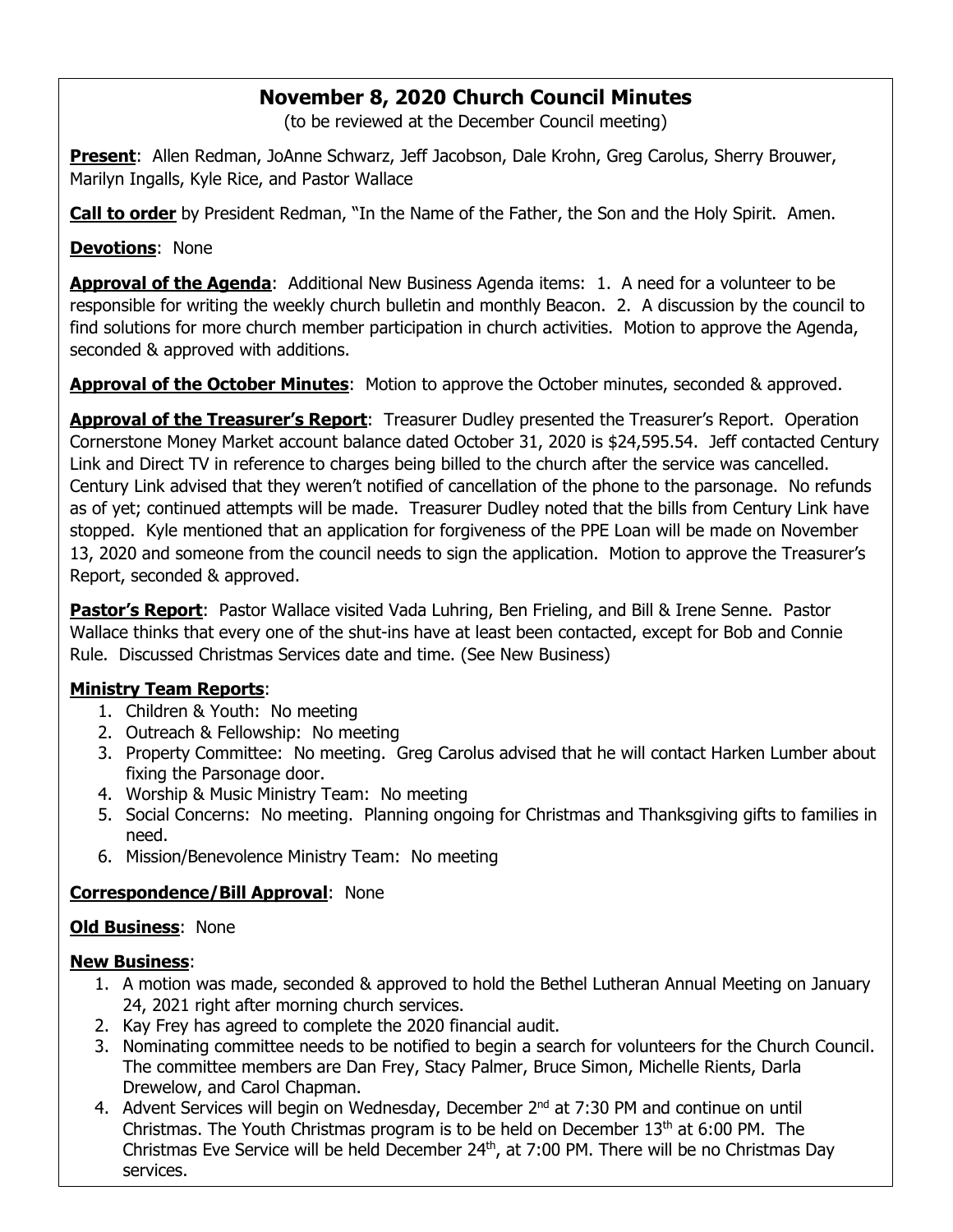**Council Minutes** (cont.)

- 5. Discussion about providing Christmas sacks for the participants of the Youth Christmas Program. It was decided to not hand out Christmas sacks after the Christmas Eve Service.
- 6. Jenny Hansmann would like a replacement to organize and complete the weekly bulletin and monthly Beacon. A plea for a replacement will be advertised in the bulletin and Beacon.
- 7. A discussion was held for ideas on how to get more involvement from church members on a continuous basis. Topics included Ephesians 4 Ministry Teams, and Children and Youth outreach among other ideas.

Motion to adjourn, seconded & approved. Closing Prayers/The Lord's Prayer

Submitted by Jeff Jacobson, Recording Secretary

## **Hey Bethel Lutheran Kids – BIG or Little!**

I am so excited to announce that I am happy to tell everyone that I am thrilled to say that it's an honor to let everyone know that I am pleased to be so excited to announce… THE FINAL MONTH OF 2020! Yaaaay!!!

In celebration of this, I joyfully announce The Bethel Lutheran Church Production of, **"An Angels in the Attic Christmas"**, on December 13, 2020, 6:00 p.m.

Starring: Whoever shows up! (Just kidding!)

SYNOPSIS: After much effort, Granny Grump hobbles up two flights of stairs to her dusty attic, where she finds treasures she has long forgotten!

In the meantime, her children and grandchildren realize that the costumes that were ordered for the church Christmas Program are back-ordered due to Covid. What will they do? The program is tomorrow night!

Wait-a-minute!!... Granny has an attic full of old costumes! She'd have just what they needed!

Did she?

Come find out!

There'll be Stockings for the kids, and a surprise for everyone!

Jesus Blesses Little Children, Mark 10:13-16:

13 Then they brought little children to Him, that He might touch them; but the disciples rebuked those who brought them. 14 But when Jesus saw it, He was greatly displeased and said to them, "Let the little children come to Me, and do not forbid them; for of such is the kingdom of God. 15 Assuredly, I say to you, whoever does not receive the kingdom of God as a little child will by no means enter it." 16 And He took them up in His arms, laid His hands on them, and blessed them.

#### **Calendar of Events:**

Christmas Program Rehearsals:

 Wednesdays, December 2 and 9, Puppets at 6:00 p.m. and ALL people involved at 7:00 p.m. Saturday, December 12 at 9:00 a.m.

CHRISTMAS PROGRAM: Sunday, December 13, at 6:00 p.m.

NO SUNDAY SCHOOL: December 20 and 27.

Rebecca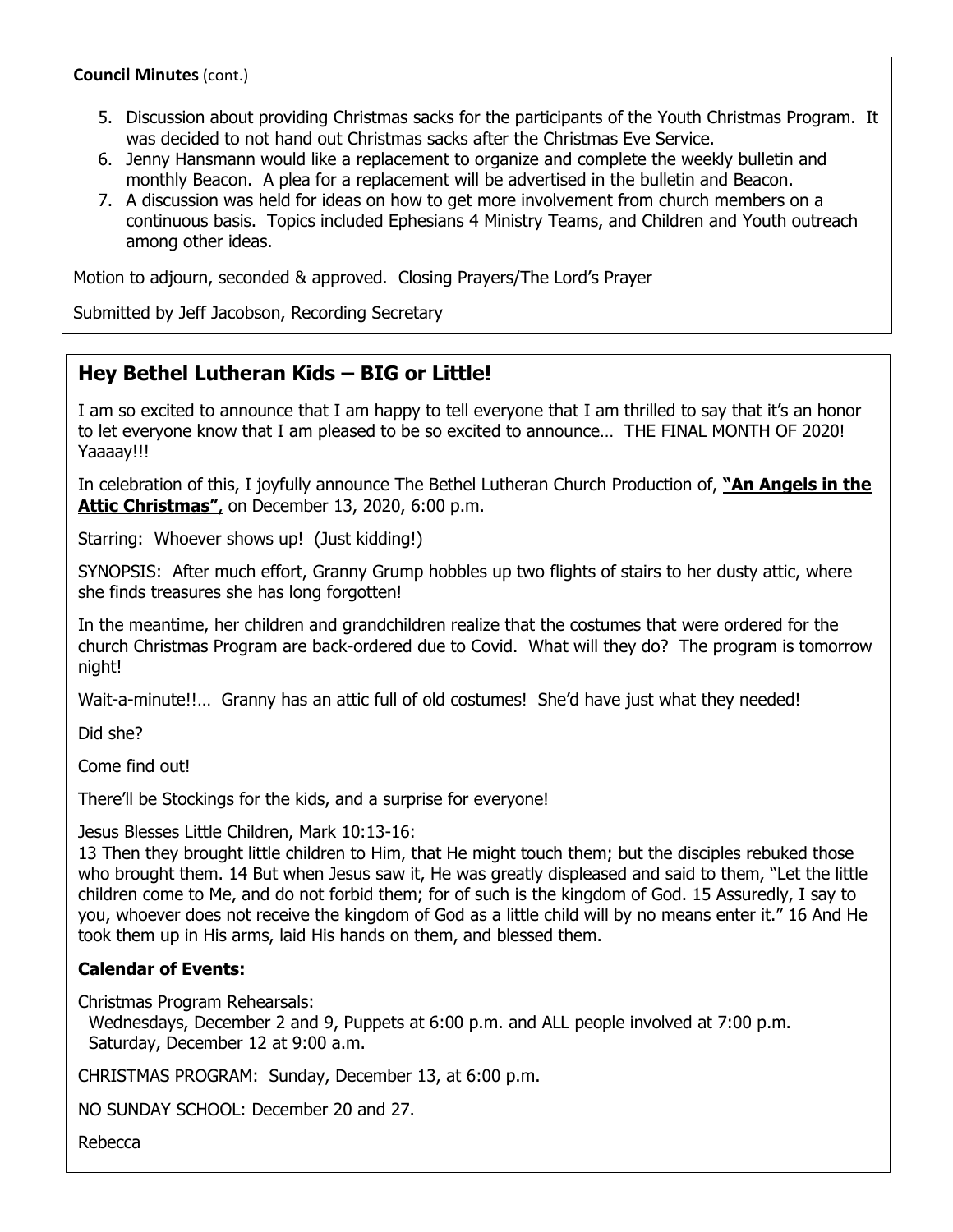# **VOLUNTEERS NEEDED!!!!!!**

### **Annual Meeting Reports**

December  $20<sup>th</sup>$  is the due date for submitting reports that will be part of our 2020 Annual Report. Council Liaisons, please work with your team/committee to prepare and submit a report by that date.

Jennifer Hansmann for many years has volunteered in organizing and collating the weekly bulletin and the monthly Beacon. She would like to have a much-deserved break, although she will continue as the financial secretary. If you're looking for a rewarding way to pitch in, pray about volunteering your time and using your skills for only a few hours out of your week to help the church. The task can be done by one person, but maybe 2 or 3 volunteers want to take on this task together. If you are interested, please contact a council member or just talk to Jennifer.

Thanks, Bethel Lutheran Church Council

# **Organized Prayer for Bethel Families**

**Week of December 6** – Zach Church, Aaron & Angie Ellermann & family, Lane & Eisha Luhring & family, Kory & Deb Walters

**Week of December 13** –Dennis & Julie Dudley, Bob & Brenda Everts, Merle & Merna Schrage, Ryan Dudley

**Week of December 20** – Terry & Janet Mennen, Jim & JoAnne Schwarz, Dale & Jan Stearns

**Week of December 27** – Bob & Connie Rule, Joseph & Christina Edwards & family, Lee & Kathy Aalfs, Tiffany Frey

### **December Anniversaries**

- 12 Sam & Ami Cordes (5)
- 20 Taylor & Brittany Buss (17)
- 22 Bob & Connie Rule (62)
- 27 Joel & Diane Buss (52)

### **December Birthdays**

- 2 Riley Ellermann
- 6 Ranae Knock
- 7 Dan Frey
- 15 Jennifer Buss, Kay Frey
- 20 Sarah Redman
- 22 Colton Henrichs, Diane Johnson
- 26 Savannah Buss
- 28 Sara Mann
- 31 Vada Luhring

#### **Social Concerns**

The Social Concerns Committee would like to thank everyone who helped with the Adopt-a-Family. The donations were greatly appreciated and put to good use. This year we had three families for Thanksgiving, and we will have three families for Christmas. The Thanksgiving families were all very grateful for our generosity. Thanks again!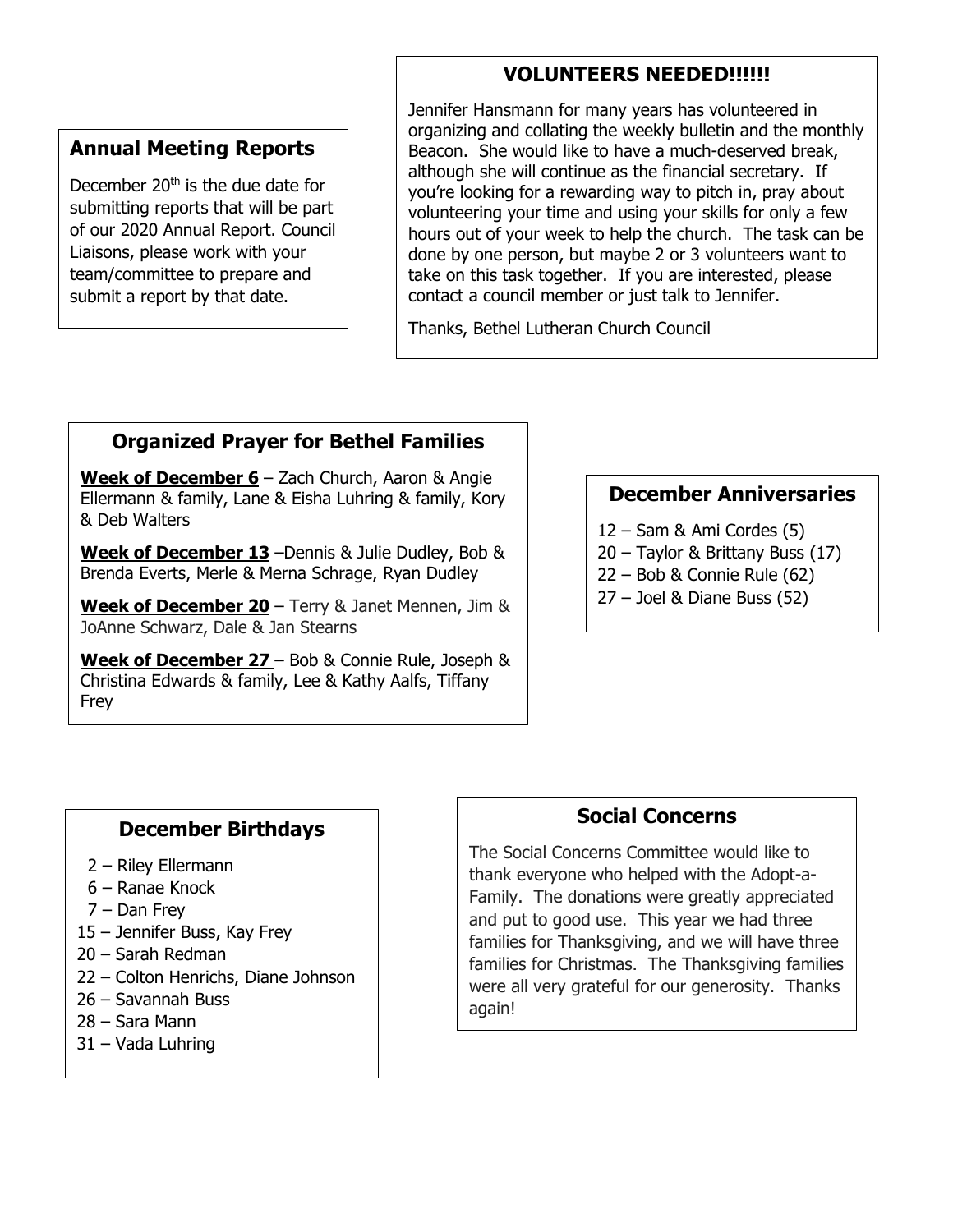# **Worship Assistant Schedule for December--Worship Service 9:00 am**

|                    | December 6                                | December 13           | <b>December 20</b>    | <b>Christmas Eve,</b><br>December 24,<br>$7:00$ pm | <b>December 27</b> |  |
|--------------------|-------------------------------------------|-----------------------|-----------------------|----------------------------------------------------|--------------------|--|
| <b>USHERS</b>      | <b>Terry Drewelow</b>                     | <b>Terry Drewelow</b> | Jeff Johnson          |                                                    | Jeff Johnson       |  |
| ORGANISTS/PIANISTS | Janet Mennen/Sharleen Hubbard/Jill Pliner |                       |                       |                                                    |                    |  |
| <b>ALTAR GUILD</b> | JoAnne Schwarz                            |                       |                       |                                                    |                    |  |
| <b>ACOLYTES</b>    | Gavin Bernard                             | Ava Mann              | Evan Palmer           | Gavin Bernard                                      | Corryn Mann        |  |
| <b>COMMUNION</b>   | Sherry Brouwer                            |                       | <b>Sherry Brouwer</b> | Sherry Brouwer                                     |                    |  |
| <b>ASSISTANTS</b>  | Allen Redman                              |                       | Allen Redman          | Allen Redman                                       |                    |  |

# **November Summary of Attendance and Financial Contributions**

|                             | Attendance | Bene./Mission | Current     | Parsonage<br>Improvements | Operation<br>Cornerstone -<br><b>Tuckpointing</b> |
|-----------------------------|------------|---------------|-------------|---------------------------|---------------------------------------------------|
| <b>Sunday, November 1</b>   | 49         | \$100.83      | \$1,597.47  | \$0.00                    | \$0.00                                            |
| <b>Sunday, November 8</b>   | 41         | \$198.53      | \$2,286.77  | \$0.00                    | \$0.00                                            |
| <b>Sunday, November 15</b>  | 31         | \$94.83       | \$2,487.47  | \$0.00                    | \$0.00                                            |
| <b>Sunday, November 22</b>  | 36         | \$102.33      | \$1,240.97  | \$0.00                    | \$0.00                                            |
| January 1-November 22, 2020 |            | \$5,883.41    | \$82,100.79 | \$250.00                  | \$24,558.00                                       |

Email: bethelparkersburg@gmail.com Website: www.bethelparkersburg.org 'Like' & 'Follow' us on Facebook